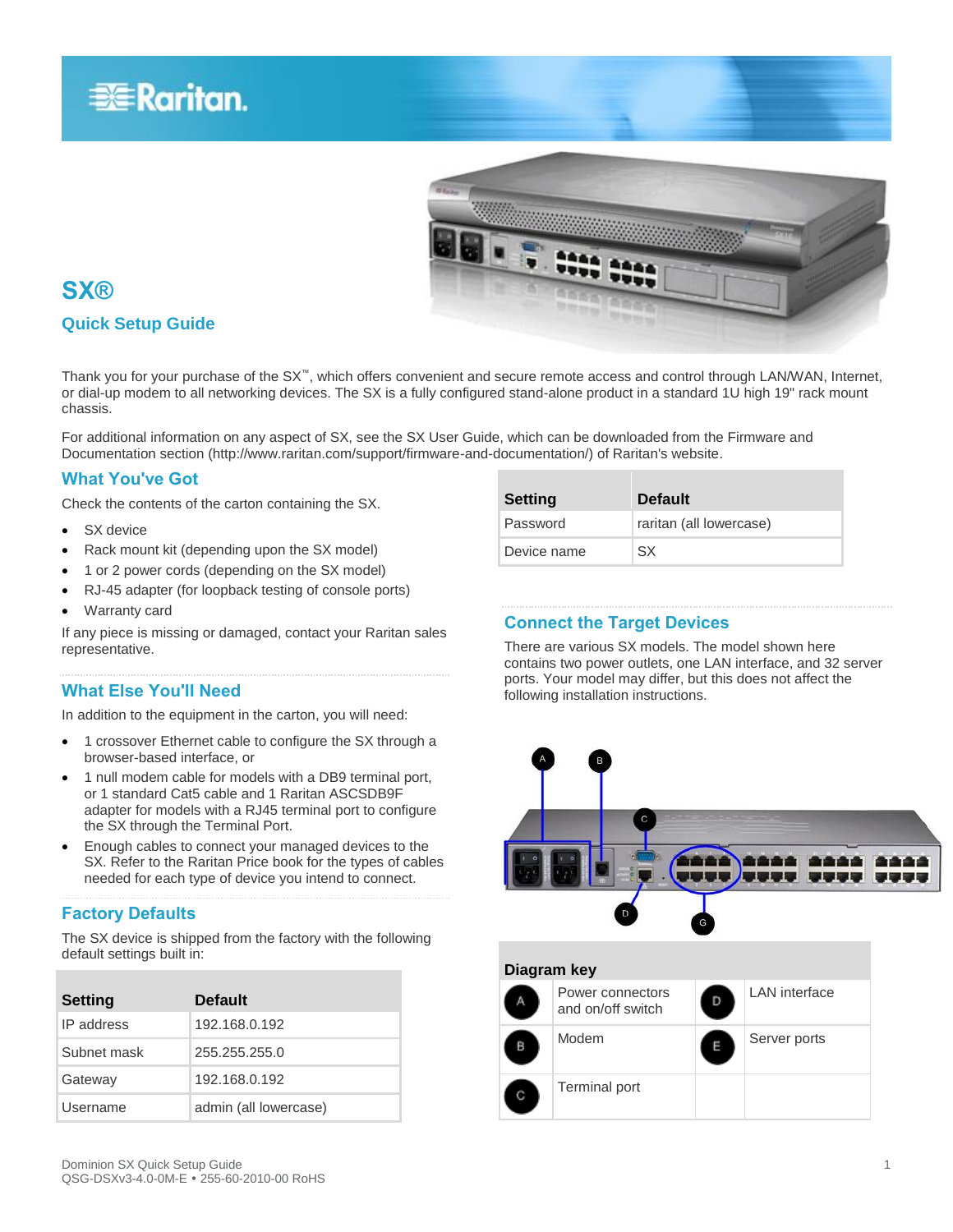## **EXERGritan**.

- 1. Install the SX in your chosen location. Rack mounting is recommended but not required.
- 2. Connect the power cord between the power connector on the SX and to an external power source. If your device has two power connectors, you can connect the second power connector to a backup power source.
- 3. Flip the power switch to turn the SX device on. The device performs a hardware and firmware self test. The software boot sequence starts and is complete when the light goes on and remains on.
- 4. Connect the modem (if needed).
- 5. Connect your target servers or other serially managed devices to the server ports on the SX.
	- a. Connect one end of a standard Cat5 Ethernet cable to one of the server ports on the SX.
	- b. Connect the other end to a Raritan Nulling Serial Adapter (p/n ASCSDB9F, ASCSDB9M, ASCSDB25F, ASCSDB25M) as appropriate.
	- c. Connect the adapter to the server port on the target device.

**Important: Many Cisco and Sun devices have server ports with non-standard RJ-45 connections. Most can be connected to the SX with a "serial rollover cable." This is NOT a standard Ethernet cable or crossover Ethernet cable. If you have misplaced the rollover cable that came with your Cisco or Sun device, you can purchase one from Raritan (Part Number CRLVR-15 or CRLVR-1).**

### **Configure the SX Using a Browser**

You can configure the SX using a Web browser or a command line interface (CLI). If you prefer a CLI, skip this section and proceed directly to the next section.

- 1. Connect a computer to the LAN interface on the SX using a crossover Ethernet cable. If your SX has two LAN interfaces, use LAN1.
- 2. Make sure the computer has a route to the SX's default IP address (192.168.0.192). Open a console window and enter the route print command. If the default IP address is NOT on the Active Routes list, do the following:
	- a. On a Windows machine, type ipconfig and note your IP address. Then type: route add 192.168.0.192 <installation computer IP address>
	- b. On a Unix or Linux machine, type ifconfig and note your IP address. Then type: route add .<br>192.168.0.192 <installation computer IP address> -interface
	- c. Type: ping 192.168.0.192. This should produce a reply. If it does not, check the physical connection between the computer and the SX, and make sure you executed the route add command correctly.
- 3. Open a browser and enter this URL: http://192.168.0.192
- 4. When the Login window appears, enter the default username (admin) and password (raritan). Use all lowercase letters.
- 5. You will be prompted to change the default password. Do so now, and be sure to remember this password for future login.
- 6. Choose Setup > Network. In the Network Basic Settings panel, select an IP configuration method (DHCP is enabled by default), give SX an IP address, subnet mask, and gateway address on your LAN. You can give the device a name to help identify it (up to 64 characters, but special characters and spaces are not allowed.) and a domain (required to send SMTP messages).

Note: If DHCP is selected and the client computer used to configure SX via crossover cable is running a DHCP server, the SX will not be accessed at 192.168.0.192, but instead at any IP address the configuring machine assigns.

- 7. The SX will now reboot. Once it is rebooted, enter new IP address in a browser and log in again using your new password.
- 8. Choose Setup > Date/Time.
	- a. Select your time zone from the drop-down menu in the UTC Offset field.
	- b. You can enter the date and time manually, or you can enter the IP addresses of up to two Network Time Protocol (NTP) servers.
	- c. When you are finished, click OK. The SX's clock is now set.
- 9. Choose Setup > Port Configuration. You can now configure each console port that has a target device connected to it:
	- a. Click the checkbox next to a port with a target device connected to it. If more than one target device will have the exact same settings, you can select multiple ports.
	- b. Click Edit to display the settings for the port(s) and enter the information. See the user guide for details.
	- c. When finished, click OK and repeat for any other ports.

Congratulations! Your SX is configured and ready for use. We suggest you get started by doing the following:

- 1. Create additional user profiles and groups.
- 2. Enhance the authentication and security capabilities of SX.
- 3. Launch the Raritan Serial Console (RSC) and manage your target devices remotely.

### **Configuring SX Using the Command Line Interface**

1. Connect a computer to the Terminal port on the SX. This port is a DB9 male port on all models except those that have 2 power connectors and 2 LAN interfaces. These models have both RJ-45 connectors and DB9 male port, such as SX model - DSXA-16-DL.